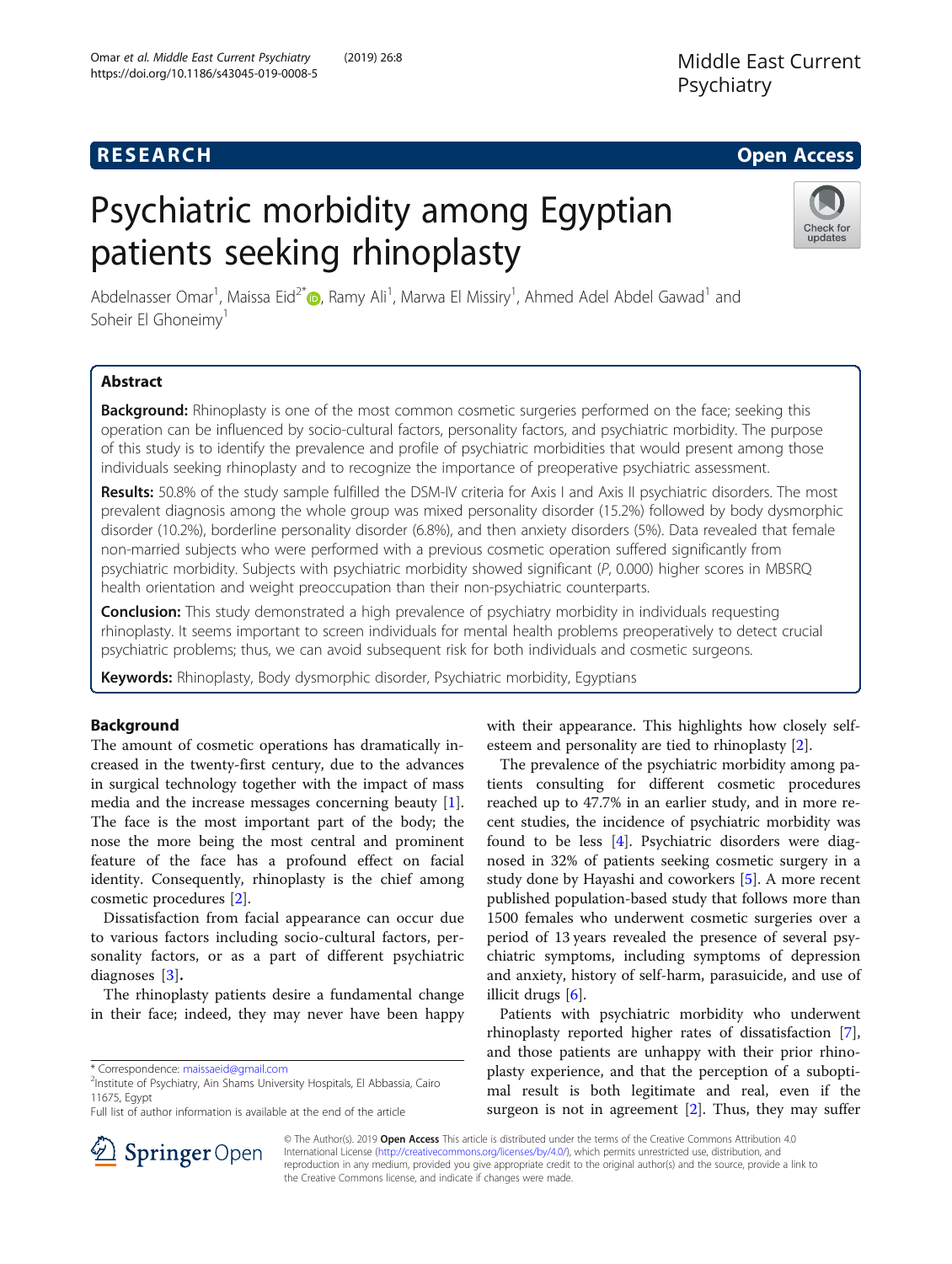from negative outcomes and may create problems for their surgeons [[8\]](#page-6-0). Although cosmetic enhancement is on the rise, the studies concerning the presence of psychopathological symptoms in Egyptian subjects requesting rhinoplasty were quite limited.

The aim of this study is to identify the rate and profile of psychiatric morbidities that would present among those individuals seeking rhinoplasty and to recognize the importance of preoperative psychiatric assessment for the prior selection of those subjects.

#### Subjects and method

The study design was a cross-sectional, observational study. It was performed after obtaining an approval (FMASU 448/2009) from the Research Ethics Committee at the Faculty of Medicine, Ain Shams University (FWA 00006444).

The study was carried out in the Department of Plastic Surgery, Ain Shams University Hospital. It is located in Eastern Cairo and serves as a catchment area of about a third of Greater Cairo. It serves both urban and rural areas, including areas around Greater Cairo as well.

We included all patients who sought rhinoplasty surgery at the Ain Shams University Hospital, at the plastic surgery outpatient clinic during a 1-year period, and we recruited those who were 18 years old or older from both sexes and there were no exclusion criteria.

Participants were subjected to the following:

- 1. Designed an extensive questionnaire to elicit demographic data, personal history, and previous psychiatric consultation. Past history of major general medical diseases. Previous surgical history or cosmetic surgeries and family history of neuropsychiatric disorders
- 2. Structured Clinical Interview for DSM-IV Axis I Disorders (SCID-I) [[9\]](#page-6-0): A semistructured diagnostic interview based on an efficient but thorough clinical evaluation administered by an experienced trained bilingual researcher to match Arabic speaking patients. The study used the Arabic version of the Structured Clinical Interview for DSM-IV Axis I Disorders (SCID-I) [[10](#page-6-0)]. It was used in previous Egyptian studies.
- 3. The Structured Clinical Interview for DSM-IV Axis II Disorders (SCID-II) [\[11\]](#page-6-0): It is a semi-structured clinical interview that was developed to categorically and/or dimensionally assess the DSM-IV personality disorders. It was validated to the Egyptian population in different previous studies [\[12\]](#page-6-0).
- 4. Multidimensional Body-Self Relations Questionnaire (MBSRQ) [[13\]](#page-6-0): It is a widely used, self-report measure of body image. The MBSRQ is a global measure of body satisfaction; it provides a

multidimensional, attitudinal assessment of body image and weight-related variables. It is meant to be used with adults and adolescents 15 years or above. It provides a multidimensional, attitudinal assessment of body image and weight-related variables. There are 69 items in this measure which are broken down into 10 subscales: appearance evaluation, appearance orientation, fitness evaluation, fitness orientation, health evaluation, health orientation, illness orientation, body areas satisfaction, weight preoccupation, and selfclassified weight. The appearance evaluation scale was used to assess satisfaction and the appearance orientation scale was used to assess a cognitive and behavioral investment. The Arabic standardized version was used in this study [\[14\]](#page-6-0). Sixty-seven patients were recruited; however, only 59 patients were interviewed and completed the assessment while eight were excluded as they were not able to finish the scales or decided to withdraw their consent making a drop rate of 11.9%.

#### Statistical analysis

Data analysis was done using Statistical Package for Social Sciences Version-16 (SPSS-16) [[15](#page-6-0)] (SPSS Inc., Chicago, Illinois, USA). Student's  $t$  test  $(t)$  was used for comparison between means of quantitative data between two groups of subjects while Pearson's chi-squared test  $(x^2)$  or Fisher's exact test was used for comparison between qualitative variables. A P value less than 0.05 was used to indicate the level of significance.

#### Results

#### Description of the study sample

A total of 59 subjects were included, 48 of them were females (81.4%) and 11 (18.6%) were males, the mean age of rhinoplasty seekers was  $26.4 \pm 4.47$ , 63% (*n* = 37) finished their high school, and 18.5% ( $n = 11$ ) were university graduates; the rest received at least 6 years of education and none was illiterate. The majority (57.7%)  $(n = 34)$  were single and  $(37.3%)$   $(n = 22)$  were married while only three subjects were divorced. The majority (66%) belonged to the middle social class followed by 29% from lower social class while only 5% from higher level class. Only 17% of subjects recorded that they underwent previous cosmetic surgery (Table [1\)](#page-2-0).

The first step in this research is to estimate the prevalence and pattern of psychiatric morbidity in subjects seeking rhinoplasty.

Among all the study group, 30 subjects (50.8%) fulfilled a psychiatric diagnosis according to DSM-IV. Eleven patients (18.6%) had Axis I diagnosis, 15 patients (25.4%) had Axis II diagnosis, and 4 patients (6.8%) had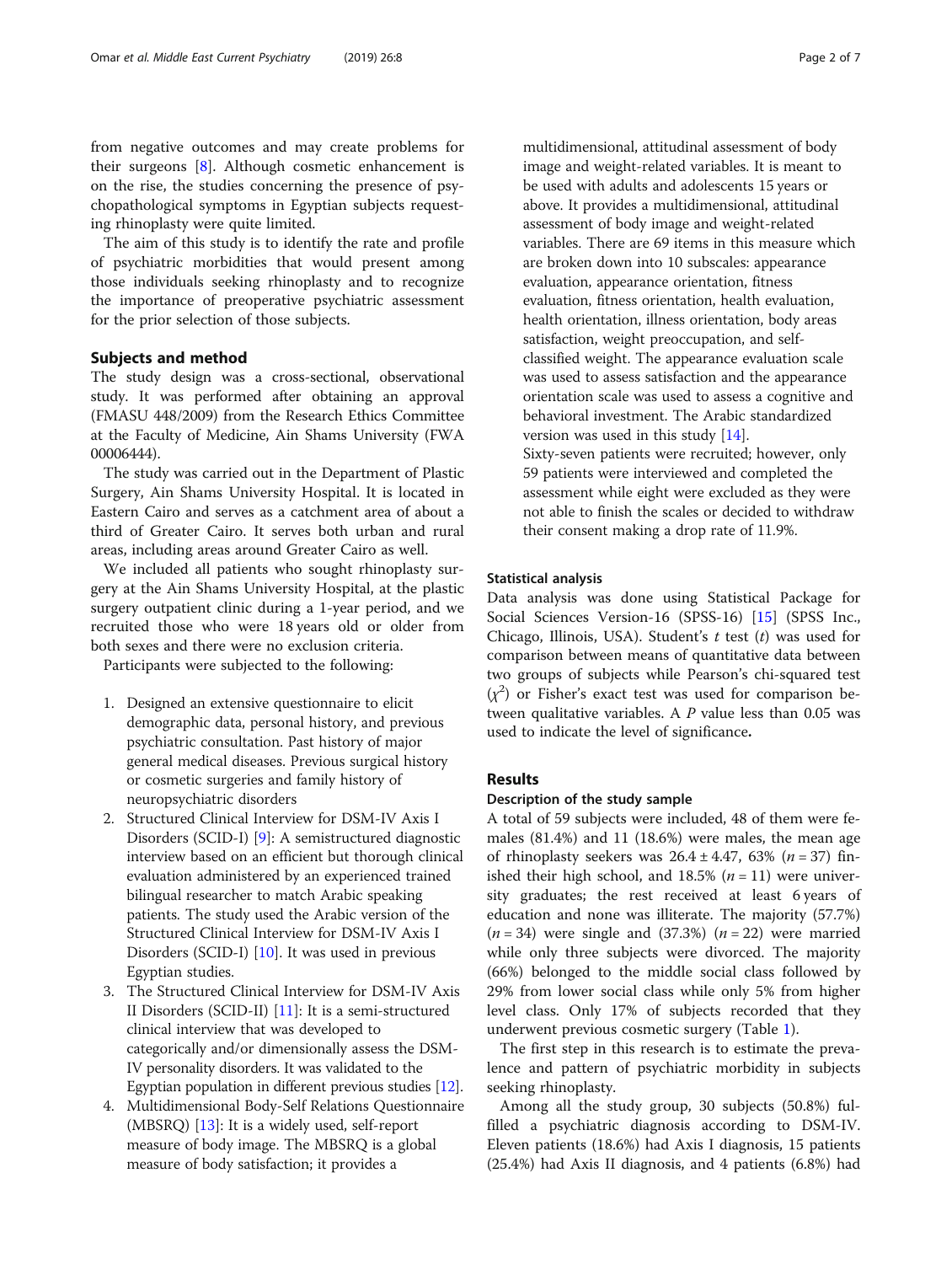| Variables             |             | With psychiatric morbidity, $N = 30$ |      | Without psychiatric morbidity, $N = 29$ |                | Total, $N = 59$ |      | Test                    |
|-----------------------|-------------|--------------------------------------|------|-----------------------------------------|----------------|-----------------|------|-------------------------|
|                       |             | ${\cal N}$                           | $\%$ | Ν                                       | %              | Ν               | %    |                         |
| Gender                | Male        | 9                                    | 30   | 2                                       | 7              | 11              | 18.6 | $\chi^2$ = 0.038        |
|                       | Female      | 21                                   | 70   | 27                                      | 93             | 48              | 81.4 |                         |
| Marital status        | Single      | 23                                   | 76.8 | 11                                      | 38             | 34              | 57.7 | Fisher's exact          |
|                       | Married     | 5                                    | 16.6 | 17                                      | 58.6           | 22              | 37.3 | 0.153                   |
|                       | Divorced    | $\overline{2}$                       | 6.6  |                                         | 3.4            | 3               | 5    |                         |
| Level of education    | Primary     | $\overline{2}$                       | 6.6  |                                         | $\overline{4}$ | 3               | 5    | Fisher's exact<br>0.864 |
|                       | Preparatory | $\mathbf{1}$                         | 3.3  | $\overline{7}$                          | 24             | 8               | 13.5 |                         |
|                       | High school | 23                                   | 76.8 | 14                                      | 48             | 37              | 63   |                         |
|                       | University  | 4                                    | 13.3 | 7                                       | 24             | 11              | 18.5 |                         |
|                       | Graduate    | $\overline{4}$                       | 13.3 | 7                                       | 24             | 11              | 18.5 |                         |
| Social level          | High        | $\mathbf{1}$                         | 3.3  | 2                                       | 7              | 3               | 5    | Fisher's exact<br>0.553 |
|                       | Middle      | 19                                   | 63.3 | 20                                      | 69             | 39              | 66   |                         |
|                       | Low         | 10                                   | 33.3 | 7                                       | 24             | 17              | 29   |                         |
| Post cosmetic surgery | Yes         | 9                                    | 30   |                                         | $\overline{4}$ | 10              | 17   | Fisher's exact<br>0.397 |
|                       | No          | 21                                   | 70   | 28                                      | 96             | 49              | 83   |                         |

<span id="page-2-0"></span>Table 1 Profile of patients seeking rhinoplasty with and without psychiatry morbidity

co-morbid Axis I and Axis II, while 29 patients (49.2%) had no psychiatric morbidity as shown in Fig. 1.

The most common diagnostic category found within the sample was mixed personality disorder (15.2%), followed by body dysmorphic disorder (BDD) (10.2%), and then borderline personality disorder (6.8%). Those who had anxiety disorders were 5% including panic disorder, generalized anxiety disorder, obsessive-compulsive disorder (OCD), and social phobia. The prevalence of histrionic personality disorder and depression is 3.4% for each diagnosis, and the least prevalence of psychiatric morbidity was the comorbid Axis I and Axis II cases (Fig. [2](#page-3-0)).

We performed an assessment of self-image using the Multidimensional Body-Self Relations Questionnaire (MRSRQ) in all participants seeking rhinoplasty, and we



compared them to the reference mean score of the general population. The results displayed in Table [2](#page-3-0) revealed that the study population obtained significantly lower scores in appearance evaluation, fitness evaluation, health evaluation, and self-classified weight compared to the reference population. On the other hand, they obtained higher scores in appearance orientation and illness orientation.

The second step in this study is to compare subjects seeking rhinoplasty with and without psychiatric morbidity as regards some variables, e.g., sociodemographic data, and scores of the Multidimensional Body-Self Relations Questionnaire (MBSRQ).

The data displayed in Table 1 revealed that the majority of the subjects with psychiatric morbidity were females (70% compared to only 30% of males,  $P = 0.03$ ). None of the other studied variables, e.g., marital status or level of education or social standards, showed any statistical differences between the two groups.

We compared subjects with and without psychiatric morbidity as regards their scores in the MBSRQ; the data clarified that individuals with psychiatric morbidity scored lower in the health orientation and the weight preoccupation items of MRSRQ than did those with no psychiatric problems and there was no significant differences could be elicited between the two groups as regard other items of the questioners (Table [3](#page-4-0)).

In Table [4](#page-4-0), we compared patients with Axis I disorder, Axis II disorders, and combined Axis I and Axis II. Data revealed a significant association between female sex and all types of psychiatric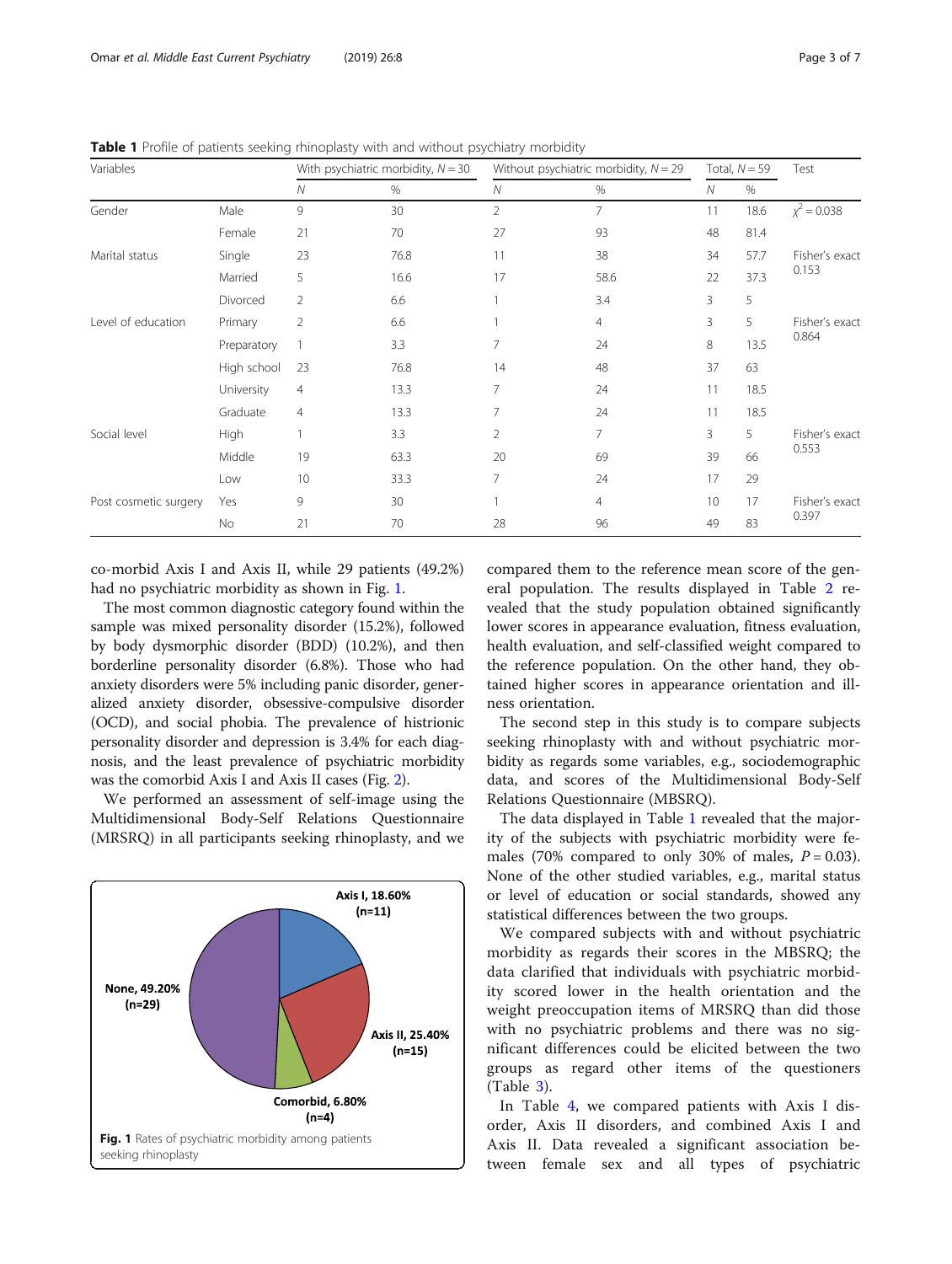<span id="page-3-0"></span>

higher prevalence of Axis II morbidity (81%) while (27%) married individuals had Axis I morbidity compared to the other groups  $(P = 0.02)$ . Subjects with Axis II morbidity showed a significantly higher percentage of exposure to previous cosmetic surgery than patients from other groups  $(P = 0.01)$ .

#### **Discussion**

Previous studies indicated that there many a relationship between mental health and seeking rhinoplasty [\[16](#page-6-0)]. Despite that most people request cosmetic surgery to feel better psychologically, yet for some subjects, this process may not give the expected results [\[8](#page-6-0)].

Some studies in this field revealed dissatisfaction with the physical appearance after surgery and showed that serious problems occurred for both the patient and the surgeon [[17](#page-6-0), [18](#page-6-0)].

Thus, seekers for rhinoplasty should be evaluated thoroughly for their motives and psychological disabilities prior to surgery to avoid the possible negative consequences [[19,](#page-6-0) [20\]](#page-6-0).

This preliminary study that we thought (for the best of our knowledge) that it is the first Egyptian study in this field, we examined a sample of rhinoplasty seekers to estimate the rate and profile of psychiatric morbidity among them.

The results of the current research indicate that DSM-IV Axis I and Axis II psychiatric morbidity comprised almost 50% of seekers for rhinoplasty. These results are consistent with some previous studies [[4,](#page-6-0) [21\]](#page-6-0).

In a cross-sectional study done by Alavi and coinvestigators [[18](#page-6-0)], two psychiatrists interviewed 306 patients seeking rhinoplasty who were referred from cosmetic surgery clinics. They used the DSM IV-TR criteria, and it was found that 126 (41%) of patients had

Table 2 Self-image assessment of subjects seeking rhinoplasty compared to the reference population

| Variable                | Study population  | Reference population | Mean  | Sig.            |
|-------------------------|-------------------|----------------------|-------|-----------------|
|                         | Mean $\pm$ SD     | Mean $\pm$ SD        | Diff  | (two-<br>tailed |
| Appearance evaluation   | $3.699 \pm 0.585$ | $3.89 \pm 0.339$     | 0.199 | 0.000           |
| Appearance orientation  | $4.119 \pm 0.233$ | $3.36 \pm 6.023$     | 0.209 | 0.000           |
| Fitness evaluation      | $3.175 \pm 0.337$ | $3.48 \pm 6.047$     | 0.304 | 0.000           |
| Fitness orientation     | $3.143 \pm 0.199$ | $3.2 \pm 1.899$      | 0.056 | 0.064           |
| Health evaluation       | $3.240 \pm 0.464$ | $3.86 \pm 8.946$     | 0.619 | 0.000           |
| Health orientation      | $3.671 \pm 0.315$ | $3.75 \pm 1.678$     | 0.078 | 0.100           |
| Illness orientation     | $3.373 \pm 0.365$ | $3.21 \pm 2.996$     | 0.163 | 0.004           |
| Body areas satisfaction | $3.145 \pm 0.520$ | $3.23 \pm 1.092$     | 0.084 | 0.280           |
| Weight preoccupation    | $3.145 \pm 0.520$ | $3.03 \pm 1.481$     | 0.115 | 0.145           |
| Self-classified weight  | $3.155 \pm 0.462$ | $3.57 \pm 6.014$     | 0.414 | 0.000           |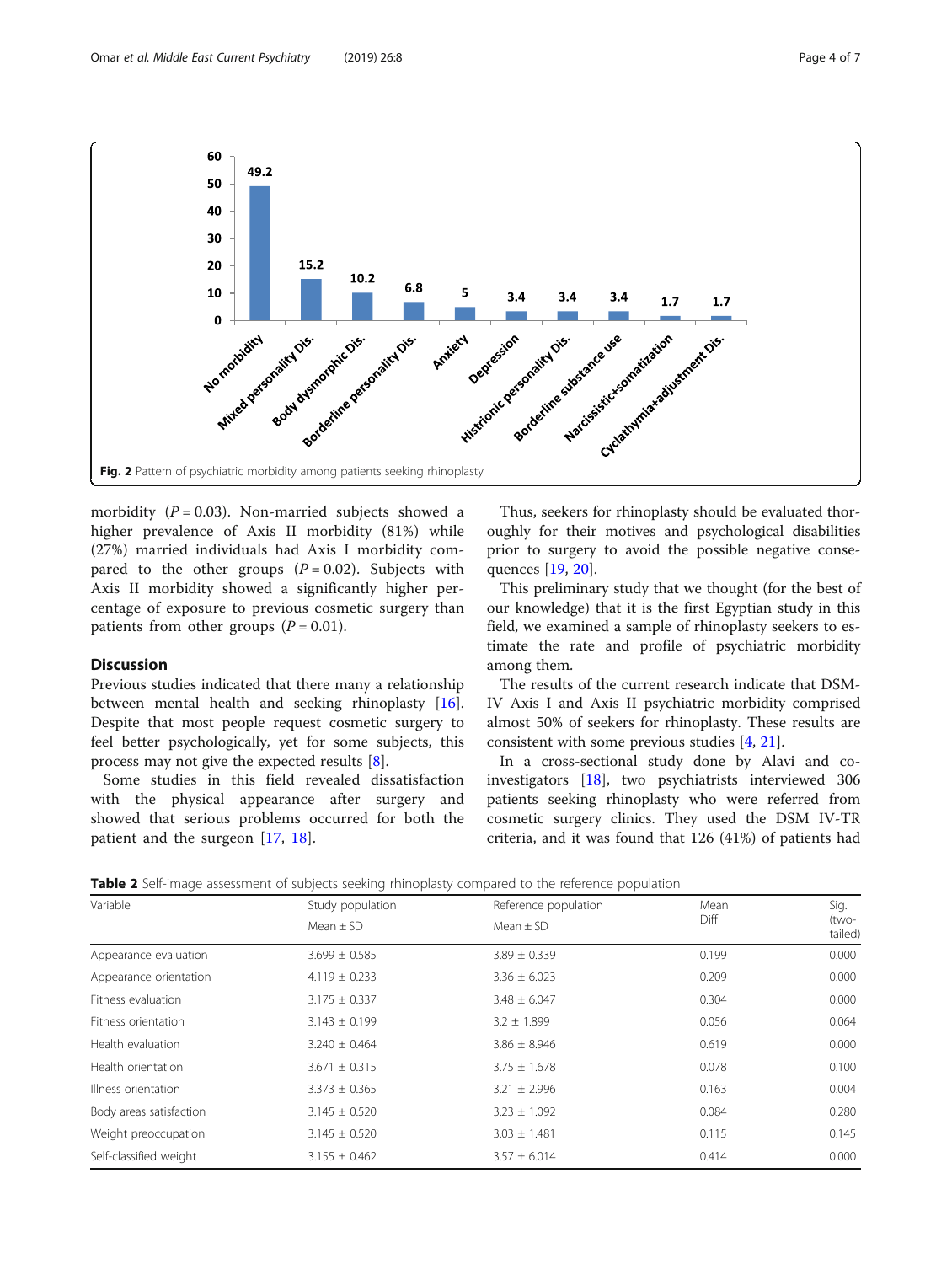<span id="page-4-0"></span>

| Table 3 Comparison of self-image between subjects with and |  |  |
|------------------------------------------------------------|--|--|
| without psychiatric morbidity                              |  |  |

|                            | Patients without<br>psychiatric morbidity,<br>$n = 29$ | Patients with<br>psychiatric<br>morbidity,<br>$n = 30$ | $\ddot{\phantom{a}}$ | P value |
|----------------------------|--------------------------------------------------------|--------------------------------------------------------|----------------------|---------|
|                            | $Mean + SD$                                            | Mean $\pm$ SD                                          |                      |         |
| Appearance<br>evaluation   | $3.8 \pm 0.16$                                         | $3.5 \pm 0.73$                                         | 1.8                  | 0.07    |
| Appearance<br>orientation  | $4.03 \pm 0.11$                                        | $4.1 \pm 0.32$                                         | $-1.7$               | 0.08    |
| Fitness<br>evaluation      | $3.1 \pm 0.27$                                         | $3.1 \pm 0.37$                                         | $-0.3$               | 0.75    |
| Fitness<br>orientation     | $3.1 \pm 0.12$                                         | $3.1 \pm 0.25$                                         | 0.63                 | 0.52    |
| Health<br>evaluation       | $3.3 \pm 0.32$                                         | $3.1 \pm 0.58$                                         | 1.5                  | 0.13    |
| Health<br>orientation      | $3.1 \pm 0.24$                                         | $3.7 \pm 0.83$                                         | $-2.1$               | 0.03    |
| Illness<br>orientation     | $3.2 \pm 0.32$                                         | $3.3 \pm 0.39$                                         | $-1.3$               | 0.18    |
| Body areas<br>satisfaction | $3.2 \pm 0.24$                                         | $2.9 \pm 0.72$                                         | 1.6                  | 0.11    |
| Weight<br>preoccupation    | $3.0 \pm 0.24$                                         | $3.3 \pm 0.65$                                         | $-2.6$               | 0.00    |
| Self-classified<br>weight  | $3.1 \pm 0.36$                                         | $3.1 \pm 0.55$                                         | $-0.59$              | 0.55    |

an associated Axis I psychiatric disorders. A higher rate (75%) was recorded by Morselli and Maltz [\[17](#page-6-0)], and the difference could be attributed to different sociocultural contexts using different assessment tools of limited studies looking at the details of the psychopathology aspects. In

Table 4 Patients with psychiatric morbidity who seek rhinoplasty

contrast, Zojaji and his colleagues [\[22\]](#page-6-0) found no significant personality disorders among subjects requesting rhinoplasty; this was the most frequent diagnostic category in our subjects. 15.2% labeled the diagnosis of mixed personality disorder, 6.8% borderline personality disorder, and 3.4% histrionic personality disorders. We are in partial agreement with the findings of Moore and Jefferson [[23](#page-6-0)] who recorded that borderline, compulsive narcissistic and passive-aggressive personality disorders were encountered in their study among rhinoplasty seekers.

According to Ambro and Wright [[2\]](#page-6-0), the borderline patient is best identified prior to surgery and should be avoided, and also patients with a narcissistic personality, histrionic, or compulsive personality are poor operative candidates.

The prevalence of BDD is about 1% in the general population; however, it is 6 to 16 times more prevalent in esthetic surgical patients [\[24](#page-6-0), [25](#page-6-0)].

Anxiety disorders including OCD were the second common Axis I diagnosis encountered in our sample (5%) followed by depression (3.4%). Almost similar findings were found by Alavi and his coworkers in the Iranian population [[18\]](#page-6-0).

Kisely and his colleagues [[26](#page-6-0)] found that body dysmorphic disorder (BDD) is common among subjects who desired rhinoplasty; patients with this disorder often have dissatisfaction of their appearance from imagining a sense of being misshaped and thus they have needless cosmetic surgery [[27\]](#page-6-0).

Similarly, the most common Axis I diagnosis in the current study is the body dysmorphic (BDD) disorder (10.2%) while a lower rate (7%) was recorded by Sarwer

|                       |                     | Psychiatric diagnosis |             |                   |                |                             | $P$ value    |      |
|-----------------------|---------------------|-----------------------|-------------|-------------------|----------------|-----------------------------|--------------|------|
|                       |                     | Axis I, $n = 11$      |             | Axis II, $n = 15$ |                | Axis I and Axis II, $n = 4$ |              |      |
|                       |                     | N                     | $\%$        | Ν                 | $\%$           | ${\cal N}$                  | $\%$         |      |
| Gender                | Male                | $\overline{4}$        | 36          | $\overline{4}$    | 27             |                             | 25           | 0.03 |
|                       | Female              | 7                     | 64          | 11                | 73             | 3                           | 75           |      |
| Marital status        | Single              | 8                     | 73          | 12                | 81             | 3                           | 75           | 0.02 |
|                       | Married             | 3                     | 27          | 2                 | 13             | $\mathbf{0}$                | $\circ$      |      |
|                       | Divorced            | $\mathbf{0}$          | $\mathbf 0$ |                   | 6              |                             | 25           |      |
| Level of education    | Primary             | 1                     | 9           |                   | 6              | 0                           | $\circ$      | 0.35 |
|                       | Preparatory         | 1                     | 9           | $\overline{0}$    | $\overline{0}$ | 0                           | $\mathbf 0$  |      |
|                       | High school         | 7                     | 63          | 13                | 86             | 3                           | 75           |      |
|                       | University graduate | $\overline{2}$        | 18          |                   | 6              |                             | 25           |      |
| Social class          | High                | $\mathbf{0}$          | $\mathbf 0$ |                   | 6              | $\mathbf{0}$                | $\mathbf{0}$ | 0.89 |
|                       | Middle              | 8                     | 73          | 9                 | 60             | $\overline{2}$              | 50           |      |
|                       | Low                 | 3                     | 27          | 5                 | 33.3           | 2                           | 50           |      |
| Past cosmetic surgery | Yes                 | 3                     | 27          | 6                 | 40             | $\mathbf 0$                 | $\circ$      | 0.01 |
|                       | No                  | 8                     | 73          | 9                 | 60             | $\overline{4}$              | 100          |      |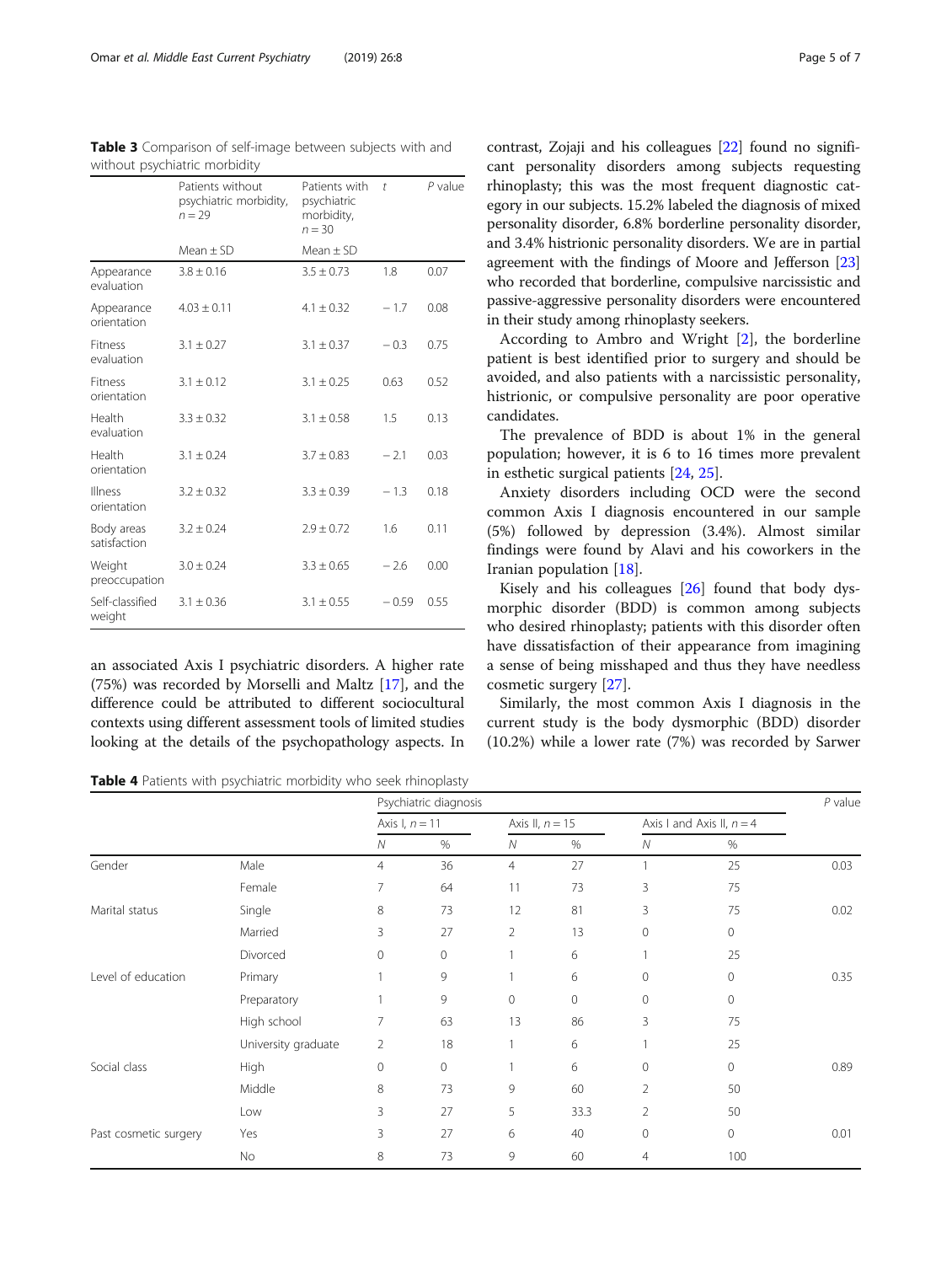and Crerand [[28\]](#page-6-0), on and the other hand, higher rates (24.5%, 32.5%, and 33%) were found by other investigators [[18](#page-6-0), [29](#page-6-0), [30](#page-6-0)]. Differences could be attributed to different methods of assessment and diagnosis.

Mood disorders are not considered as a contraindication to cosmetic surgery; however, those patients should receive antidepressants and psychotherapy before undergoing this intervention [[2\]](#page-6-0).

The interest in cosmetic surgery such as rhinoplasty has been related to a number of sociodemographic variables. 81.4% of our subjects interested in rhinoplasty are women, and also 70% of them were having psychiatric morbidity. We are in concordance with previous studies in Iran that women who seek rhinoplasty outnumber men [[18,](#page-6-0) [19\]](#page-6-0).

In another culture, it was found that male patients seeking cosmetic surgery have been described to be more psychologically unstable. This point should be explored in socio-cultural perspective in future studies [\[31\]](#page-6-0).

When we attempted to study some demographic variables related to the pattern of psychiatric morbidity in patients requesting rhinoplasty, we found that female patients suffered more frequently from either Axis II disorder (70%)  $(P = 0.03)$  or comorbid Axis I and II disorders. Single patients significantly seek cosmetic surgery more than married or divorced subjects  $(P = 0.02)$ . Forty percent of those with Axis II disorder had a significant past history of cosmetic surgery  $(P = 0.01)$ .

Body image as measured by the Multidimensional Body Self-Relation Questionnaire (MBSRQ) is compared to the reference population; the study group obtained significantly lower scores in appearance evaluation, fitness, and health evaluation. Previous investigators used the same tools stated that appearance orientation and appearance evaluation subscales are negative predictors for the interest in requesting the operation [[32,](#page-6-0) [33](#page-6-0)]. Moreover, changes in self-evaluative body image are clearly associated with cognitive distortions or biases in information processing and with increased vulnerability to dysmorphic body image states [\[34](#page-6-0)].

### Conclusion

This study shows that Axis I and II psychiatric morbidities are commonly encountered in Egyptian patients seeking rhinoplasty; our rates and patterns of psychiatric morbidity were in partial concordance with previous findings. Thus, recognizing those patients preoperatively should be considered before the surgeon decision.

#### Recommendations

With the current changes in norms and attitudes in the society and increase demand on cosmetic surgeries, verification of mental health status of people who seek rhinoplasty becomes a mandatory need. Furthermore, psychiatric intervention—if needed—should be provided before surgical procedures. Thus, the team should include mental health professionals; also, surgeons should be familiar of psychiatric morbidity and common personality disorders that would impact their decision for surgery.

#### Strength and limitation

This research (as far as we know) was the first performed in this field as we assessed Egyptian subjects requesting rhinoplasty with structured psychiatric interview for DSM-IV Axis I or II diagnoses.

Our study gives insight to the importance of mental health evaluation prior to rhinoplasty. Our study is limited by the small sample size, and thus, generalization and extrapolation of the results may be difficult. Another weak point is that we did not enquire thoroughly about the motives for surgery. Further post-operative assessment and satisfaction should be considered in future studies.

#### Abbreviation

BDD: Body dysmorphic disorder; DSM-IV: Diagnostic and Statistical Manual of Mental Disorders, 4th Edition; MBSRQ: Multidimensional Body-Self Relations Questionnaire; OCD: Obsessive-compulsive disorder; SCID-I: Structured Clinical Interview for DSM-IV Axis I Disorders; SCID-II: Structured Clinical Interview for DSM-IV Axis II Disorders; SPSS-16: Statistical Package for Social Sciences Version-16

#### Acknowledgements

This study could not be completed without the support of Prof. Amr Mabrouk Professor of Cosmetic Surgery Ain Shams University, and Prof. Doaa Hewaidy and Prof. Afaf Hamed Khalil at the Neuropsychiatry Department, Ain Shams University.

#### Authors' contributions

AO provided recent references for the discussion, ME was a major contributor in writing the manuscript, and RA analyzed and interpreted the patient data. MM performed the psychiatric assessment and AG and SG participated in the design of the study. All authors read and approved the final manuscript.

#### Funding

None

#### Availability of data and materials

The authors confirm that the data supporting the findings of this study are available within the article and/or its supplementary materials.

#### Ethics approval and consent to participate

All participants signed an informed written consent after ensuring them about the confidentiality of the data obtained. All participants had the right to withdraw from the research at any time without giving reasons and without any negative consequences. The Research Ethics Committee at the Faculty of Medicine, Ain Shams University (FWA 00006444) approved the study, FMASU 448/2009.

#### Consent for publication

The authors grant and assign to the publishing house the exclusive, sole, permanent, worldwide, transferable, sub-licensable, and unlimited right to reproduce, publish, distribute, transmit, make available, or otherwise communicate to the public, translate, publicly perform, archive, store, lease, or lend